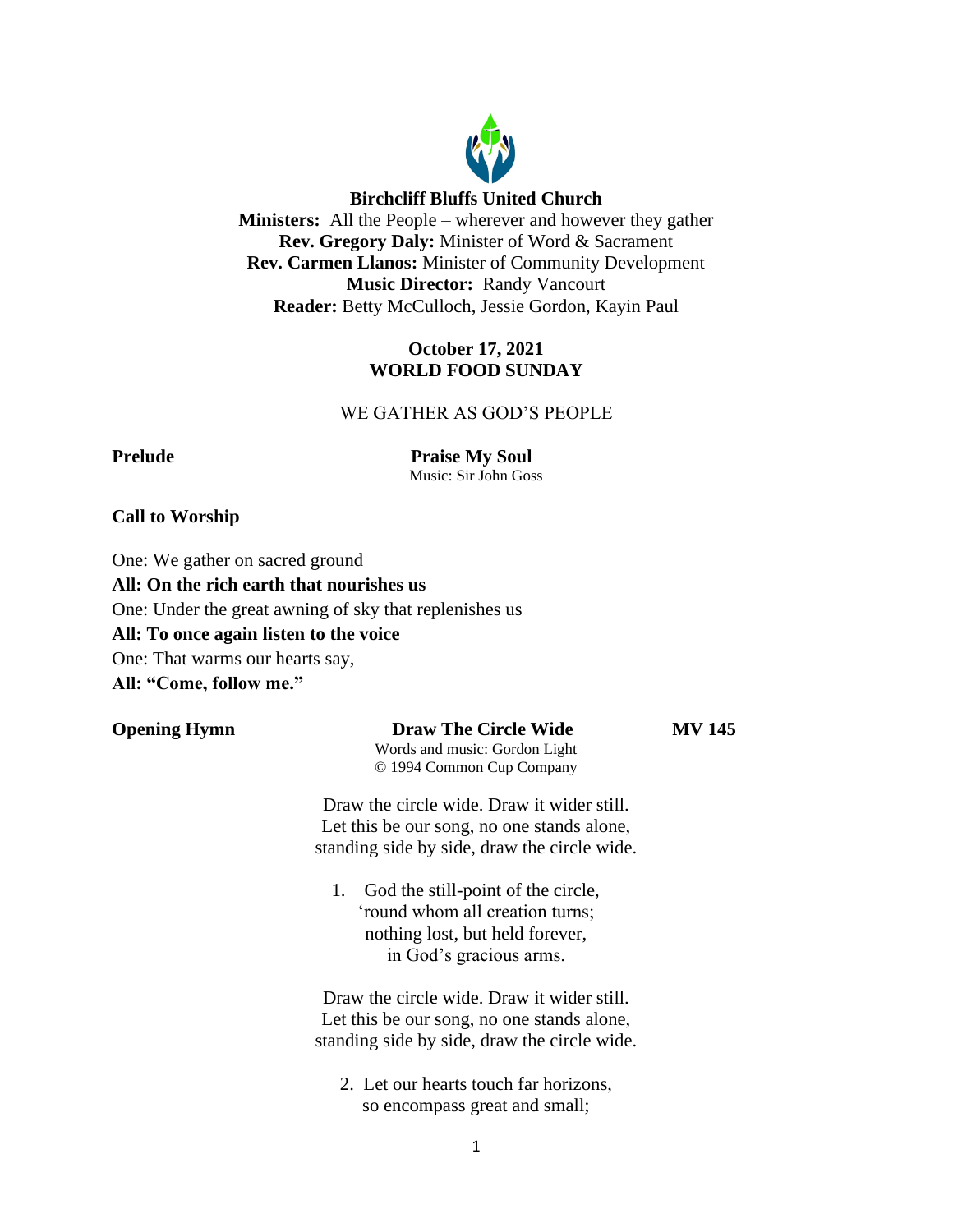let our loving know no borders, faithful to God's call.

Draw the circle wide. Draw it wider still. Let this be our song, no one stands alone, standing side by side, draw the circle wide.

3. Let the dreams we dream be larger, than we've ever dreamed before; let the dream of Christ be in us, open every door.

Draw the circle wide. Draw it wider still. Let this be our song, no one stands alone, standing side by side, draw the circle wide. Draw the circle wide, draw the circle wide, Draw the circle wide

**Life & Work of the Church**



# *Welcome to online worship*

*Whoever you are, however you identify, wherever you come from, you are welcome here at Birchcliff Bluffs United Church*

# **Land Acknowledgement**



As we prepare for worship, we take a moment to acknowledge the sacred land beside the water on which Birchcliff Bluffs United Church stands. It has been a site of human activity for many thousands of years. This land is the territory of the Huron-Wendat and Petun First Nations, the Seneca, and most recently, the Mississauga's of the Credit and Scugog, part of the Williams Treaty. Today, the meeting place around Toronto is still the home to many Indigenous people from across Turtle Island. We are grateful for the opportunity to live and work

on this territory. We seek to be mindful of broken covenants and the need to strive to make right with all our relations.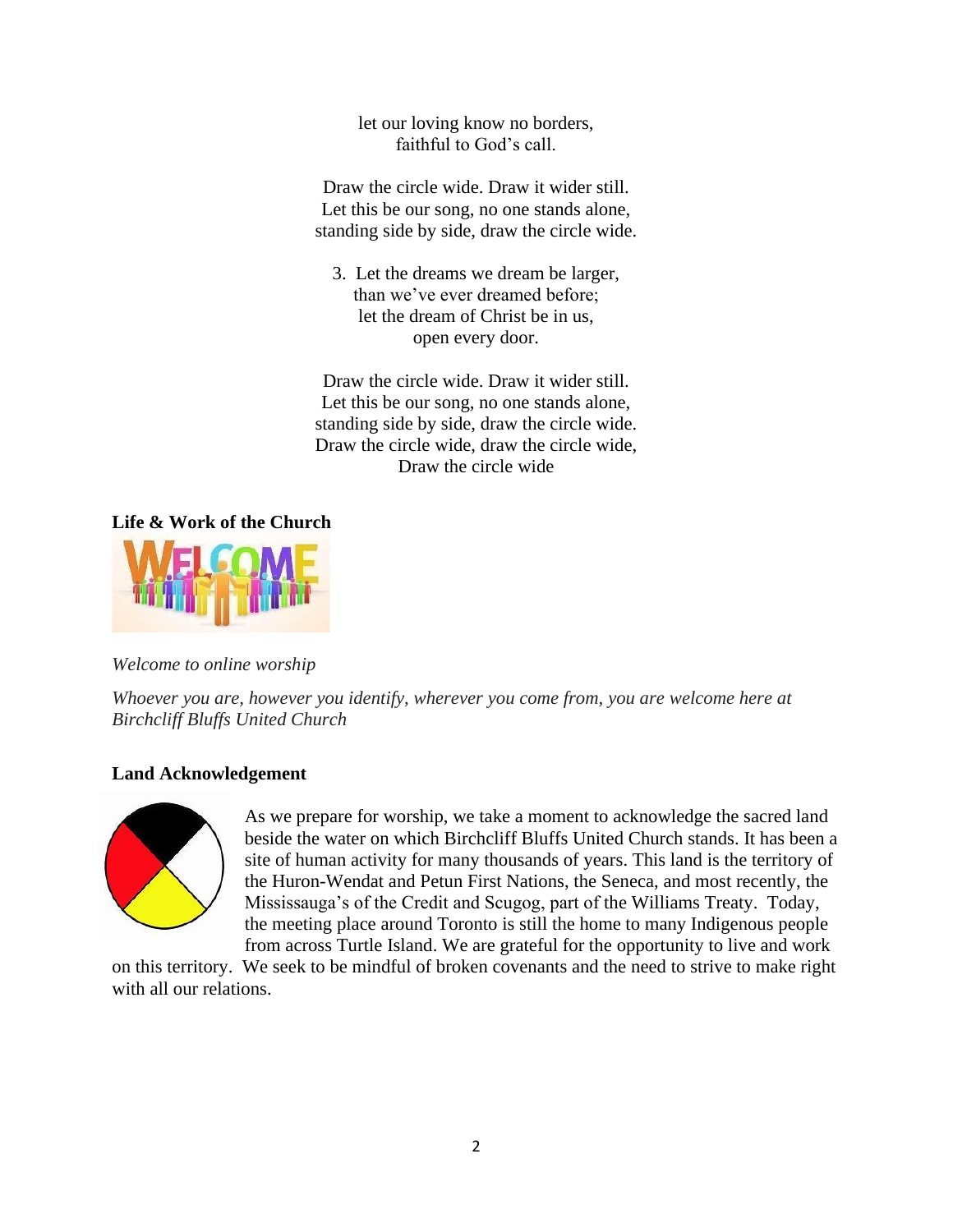### **Candle Lighting**

As we light the candle today we remember all those who struggle with hunger and food security. Let's be thankful for the universe that feeds us, be aware that food is a sacred gift given to all and yet still withheld from many, and be inspired enough to make a difference.



# **Hymn Guide Me, O Thou Great Jehovah VU 651**

Words: William Williams and Peter Williams Music: John Hughes

1. Guide me, O thou great Jehovah, pilgrim through this barren land. I am weak, but thou art mighty, hold me with thy powerful hand. Bread of heaven, bread of heaven, feed me till I want no more, feed me till I want no more.

2. Open now the crystal fountain, whence the healing stream doth flow; let the fire and cloudy pillar lead me all my journey through. Strong deliverer, strong deliverer, be thou still my strength and shield, be thou still my strength and shield.

3. When I tread the verge of Jordan, bid my anxious fears subside; death of death, and hell's destruction, land me safe on Canaan's side: songs of praises, songs of praises I will ever give to thee, I will ever give to thee.

#### WE LISTEN FOR GOD'S WORD

# **Hymn Come, O Holy Spirit MV 23**

Words: Fred Kaan / Music: Ron Klusmeier Words © 1972, 1998 Hope Publishing Co. Music © 2000 Ron Klusmeier

1. Come, O Holy Spirit, set the Church on fire; strike it as the lightning hits a posing spire. Burn away the structures and consume the sham of our holy systems: Come, in Jesus' name!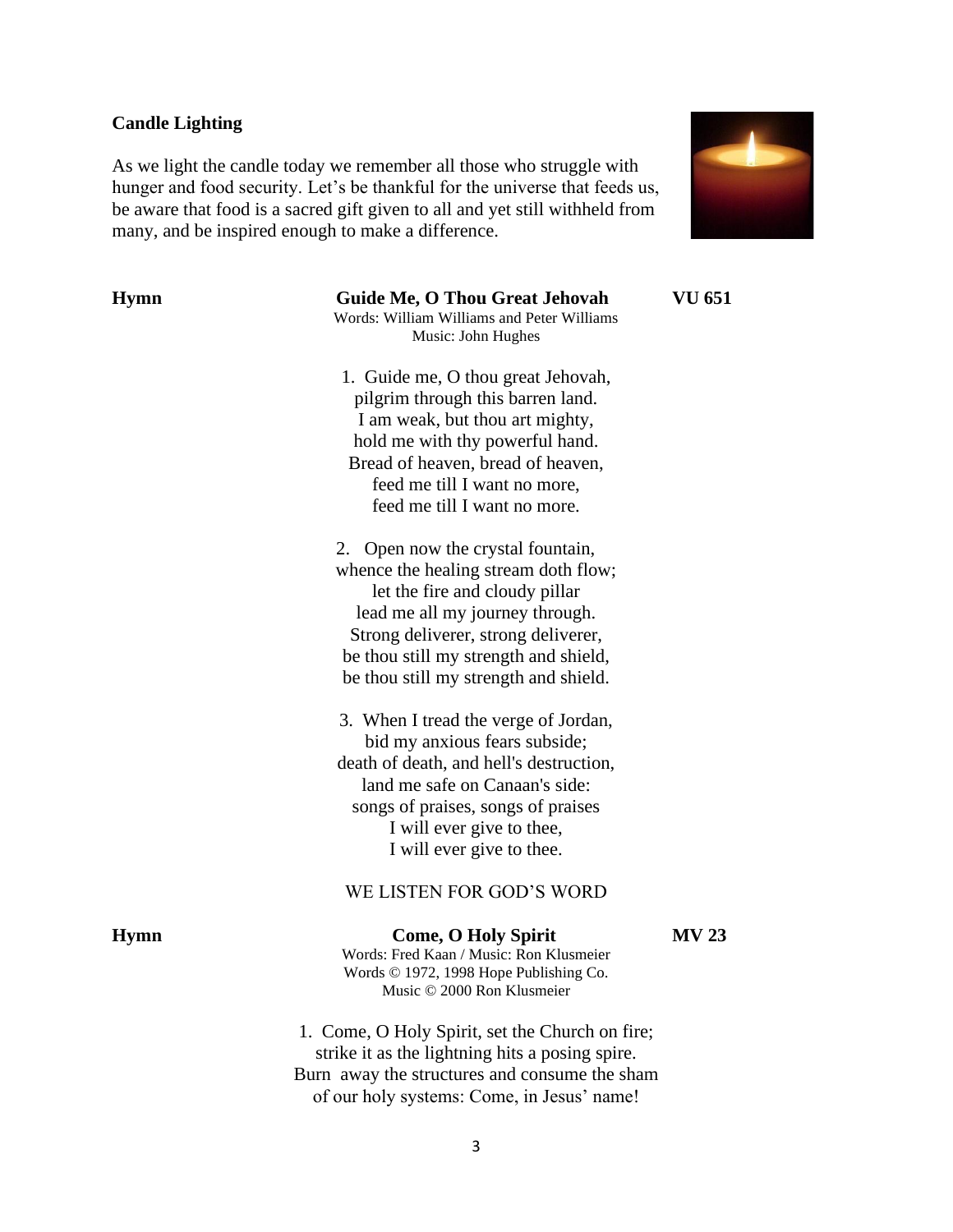*Refrain* Come, come, come, in Jesus name! Take our hearts by storm. All the world lies open Pentecost is now! I said a... Come, come, come, in Jesus name! Take our hearts by storm. All the world lies open Pentecost is now!

2. Blow away the cobwebs of our stubborn past. Come, send flying from us myths unfit to last. Wind of change, refresh us and disturb our calm; teach us what true love is, take our hearts by storm.

*Refrain*

3. Free us from the babble of our Babel mind; spark in us a language all can understand. Lighten then our darkness, Come and show us how all the world lies open: Pentecost is now!

> Come, come, come, in Jesus name! Take our hearts by storm. All the world lies open Pentecost is now! I said a...

Come, come, come, in Jesus name! Take our hearts by storm. All the world lies open Pentecost is now! Amen!

#### **Prayer of Illumination**



*Help us O God, to come to you with open lives to receive your words. May we give them new life as we listen to what you have to say. Open our hearts as we embark on this journey with each other and with you. Amen*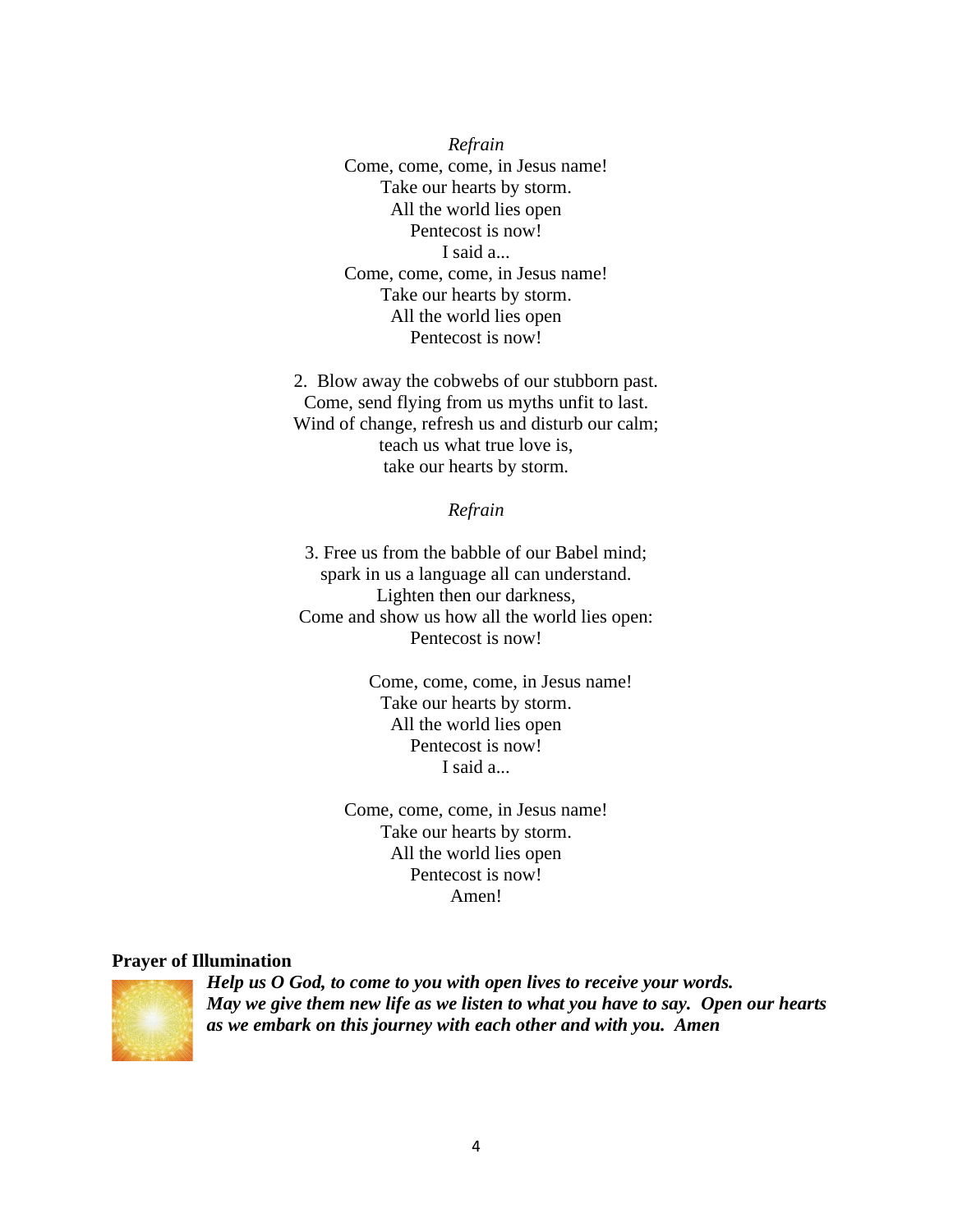### **Isaiah 58:9***b***‒11**

If you remove the yoke from among you, the pointing of the finger, the speaking of evil, if you offer your food to the hungry and satisfy the needs of the afflicted, then your light shall rise in the darkness and your gloom be like the noonday. The Lord will guide you continually, and satisfy your needs in parched places, and make your bones strong; and you shall be like a watered garden, like a spring of water, whose waters never fail.

### **Scripture: Matthew 13:1‒9**

That same day Jesus went out of the house and sat beside the sea. Such great crowds gathered around him that he got into a boat and sat there, while the whole crowd stood on the beach. And he told them many things in parables, saying: "Listen! A sower went out to sow. And as he sowed, some seeds fell on the path, and the birds came and ate them up. Other seeds fell on rocky ground, where they did not have much soil, and they sprang up quickly, since they had no depth of soil. But when the sun rose, they were scorched; and since they had no root, they withered away. Other seeds fell among thorns, and the thorns grew up and choked them. Other seeds fell on good soil and brought forth grain, some a hundredfold, some sixty, some thirty. Let anyone with ears listen!"

## *Thanks be to God*

**Hymn O Love VU 658** Words: George Matheson Music: Elaine Hagenberg

O Love, O Love, O Love that will not let me go, O Love, I rest my weary soul in thee; I give thee back the life I owe, that in thine ocean depths its flow may richer, fuller be.

O Joy, O Joy O Joy that seeks me through the pain, O Joy, I cannot close my heart to thee; I trace the rainbow through the rain, and feel the promise is not vain that morn shall tearless be.

O Love, O Love, O Love that will not let me go, O Love, I rest my weary soul in thee; I give thee back the life I owe, that in thine ocean depths its flow shall richer, fuller be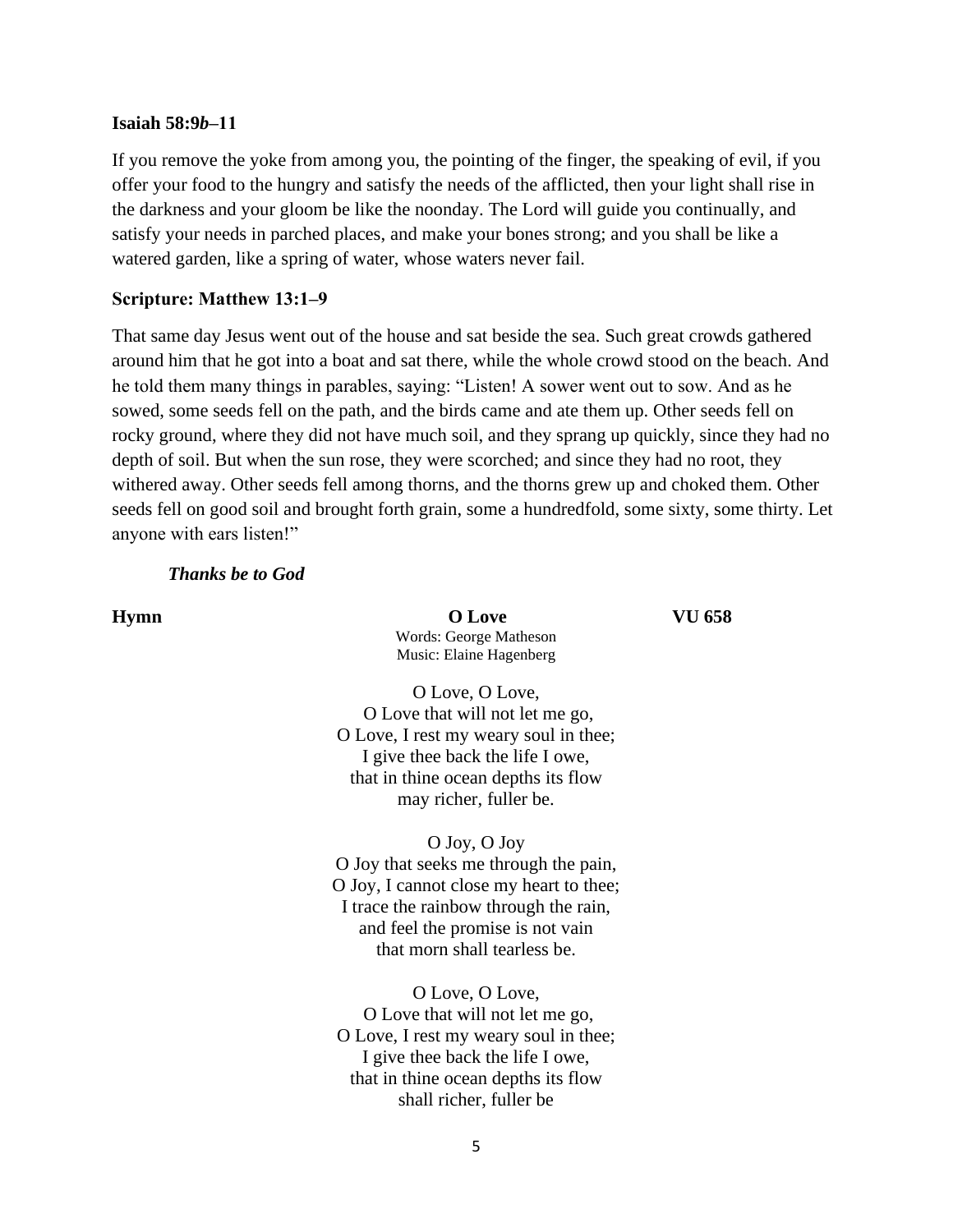that morn shall tearless be O Love, O Love, O Love O Love that will not let me go

**Hymn What a Friend We Have In Jesus VU 664** Words: Joseph Medlicott Scriven Tune:: Scarlet Ribbons by Evelyn Danzig What a friend we have in Jesus, all our sins and griefs to bear! What a privilege to carry everything to you in prayer! O what peace we often forfeit, O what needless pain we bear, all because we do not carry everything to you in prayer. Have we trials and temptations? Is there trouble anywhere? We should never be discouraged; take it to you, all in prayer. Can we find a friend so faithful, who will all our sorrows share? Jesus knows our every weakness; take it all to you in prayer. Are we weak and heavy laden, cumbered with a load of care? Precious Saviour, still our refuge; everything to you in prayer. Do our friends despise, forsake us? Are we tempted to despair? Jesus' strength will shield our weakness, and we'll find new courage there.

## **Reflection: Live Your Mission**

In music there are times when no matter how much you rehearse, your best effort falls short. You finish playing what you believe is the most amazing piece of music ever, only to be met with silence or worse, indifference.

That day when Jesus was sitting in the boat in the middle of the sea, he was speaking to a wornout crowd that felt just like that. His followers had been working hard—really hard—to share the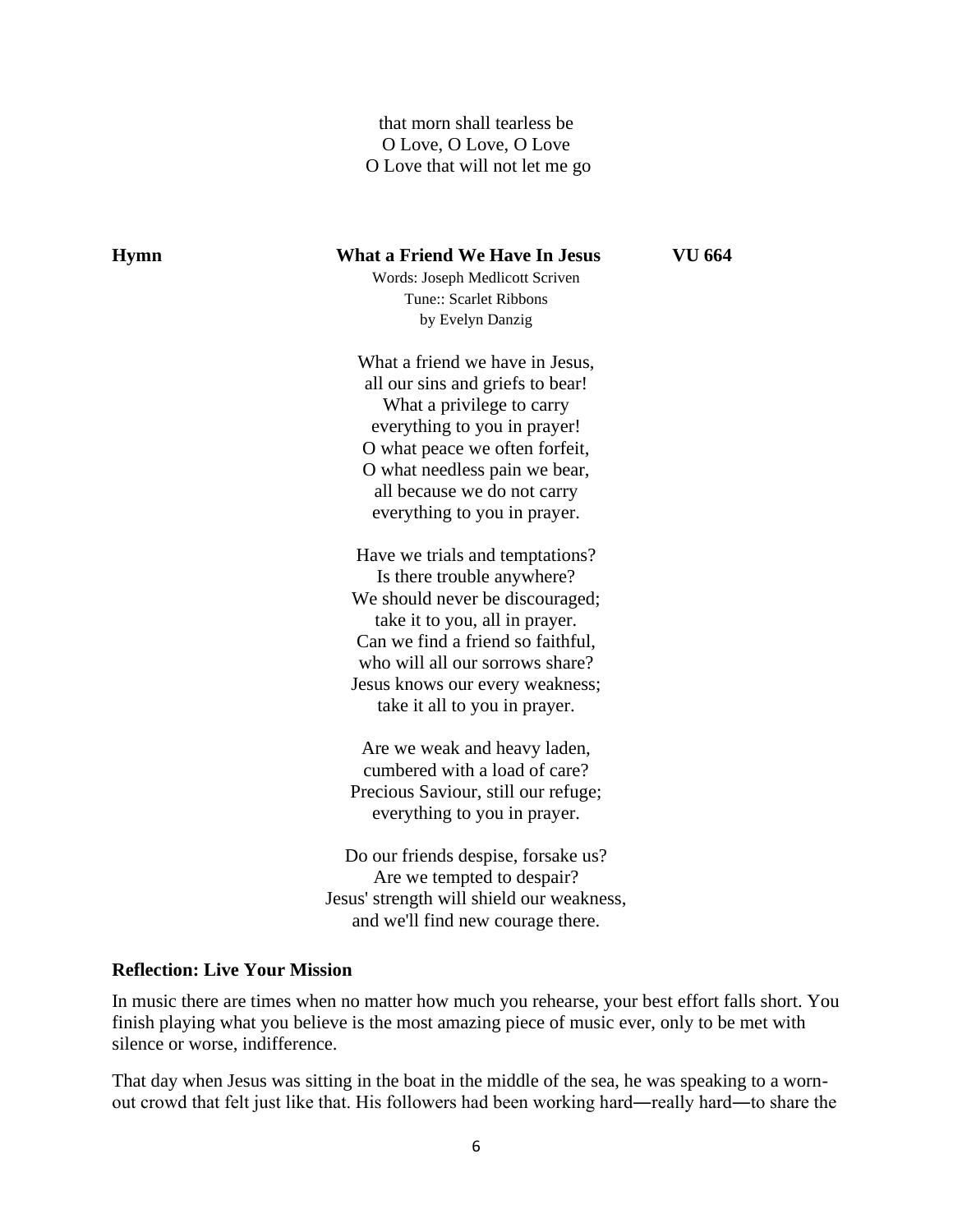good news, but the message wasn't sinking in. Here they were, going from town to town, sharing Jesus' life-saving message that justice is attainable, that there are key values like kindness and generosity that, if lived out collectively, could save the world. Yet despite their important message, everywhere they went, they brushed up against people who were too preoccupied, too bored, too self-centred, or too stressed to listen. Each time a door slammed in their face, their discouragement ramped up. It wasn't supposed to be like this.

Even though Jesus was sitting in the middle of the sea, it's like he could see into the very hearts of those gathered that day. And in that calm, reassuring voice of his, he told them stories to help them understand themselves and make sense of their life. One of them was the parable of the sower:

Some seeds will fall on the path and the birds will eat them. Some will fall on rock and the sun will scorch them. Some will fall on thorns and be choked out. But some will fall on good soil and bear an unbelievable crop.

The Parable of the Sower was a pep talk of sorts. It wasn't the kind you would hear in a locker room, though. It wasn't about how great Jesus' followers were or how they would succeed at every turn. It was realistic: Some of the work you do is going to feel like a waste of time. Some of it will even be sabotaged. But keep going. Because there will be success. Trust me. Live your mission.

This is a millennia-old message we still need to hear. Especially on World Food Sunday.

690,000,000 people will go to bed hungry tonight. Think about that. 690,000,000 people aren't asking, "What will we eat for dinner?" No. 690,000,000 people are asking, "Will we eat dinner?" And they ask that question night after night.

Hunger is so pervasive you'd think that the whole earth was made of dust. That no crops could grow anywhere. But we know there's nothing wrong with Mother Nature; the problem lies in the choices we make for her.

Poverty, land grabbing, climate change, the commodification of food and water, conflict and political instability…. The causes of hunger are so complex, so intertwined, so systemic, it's natural to wonder how you and I are really ever going to make a difference.

It's like we are standing on that shore right along with Jesus' disciples and there are problems as big as the sea itself in front of us.

And even Jesus is sitting there admitting that addressing hunger isn't easy. He doesn't sugarcoat the outcome of our work: some seeds just aren't going to land where we need them to or create the results we want.

But, he says, some seeds will fall on good soil and the result will be phenomenal.

So live your mission.

Jesus got in the boat that day and rowed into the sea so he could look at the whole crowd at once, so his voice would carry across the water to each and every one of them, so they would take his parable to heart and hear him say: Live your mission.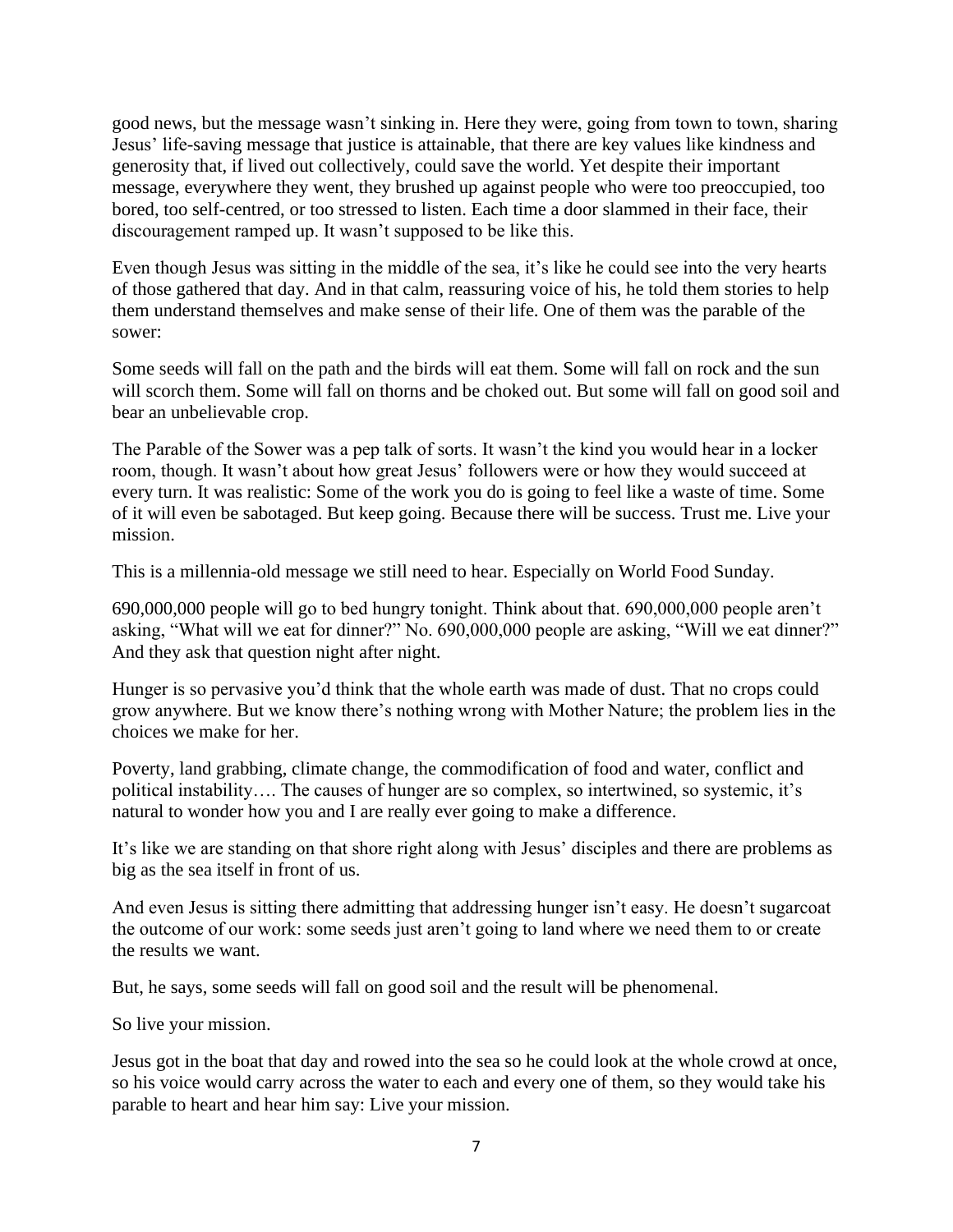The principles of food sovereignty: the right of people to healthy and culturally appropriate food produced through ecologically sound and sustainable methods, and their right to define their own food and agriculture systems. Food is a sacred gift from God. Manna from heaven. No one should go hungry.

It's true that we aren't going to solve all the problems in the world, but for some people our support means the world. Right here in our own church we house the Bluffs Food Bank, and we all know the value of the work they do. This is what happens when seeds of generosity fall on good soil.

690,000,000 people may be going hungry tonight. But because of the efforts of people like those at the Bluffs Food Bank, that number decreases a little.

This is what happens when we live our mission.

It's like planting seeds―each seed contains the basic material needed to pull off a miracle. And like Jesus says, when they hit good dirt, miracles grow.

So we take Jesus' stories into our hearts and let them transform our lives. We stand on the shoreline like disciples have for millennia listening to the Parable of the Sower.

Now, let's get to work planting seeds. Let's live our mission.

Amen.

| Hymn | <b>Jesus, You Have Come To The Lakeshore</b><br>Words, Music: © 1979 Cesáreo Gabaráin<br>Translation: Gertrude C. Suppe,<br>George Lockwood, Raquel Gutiérrez-Achón<br>© 1989 The United Methodist Publishing House | VU 563 |
|------|---------------------------------------------------------------------------------------------------------------------------------------------------------------------------------------------------------------------|--------|
|      | Jesus, you have come to the lakeshore<br>looking neither for wealthy nor wise ones;<br>you only asked me to follow humbly.                                                                                          |        |
|      | O Jesus, with your eyes you have searched me,<br>and while smiling, have spoken my name;<br>now my boat's left on the shoreline behind me;<br>by your side I will seek other seas.                                  |        |
|      | Tú has venido la orilla,<br>no has buscado ni a sabios ni a ricos;<br>sólo quieres que yo te siga.                                                                                                                  |        |
|      | Señor, me has mirado a los ojos,<br>sonriendo has dicho mi nombre,<br>en la arena he dejado mi barca,<br>junto a ti buscaré otro mar.                                                                               |        |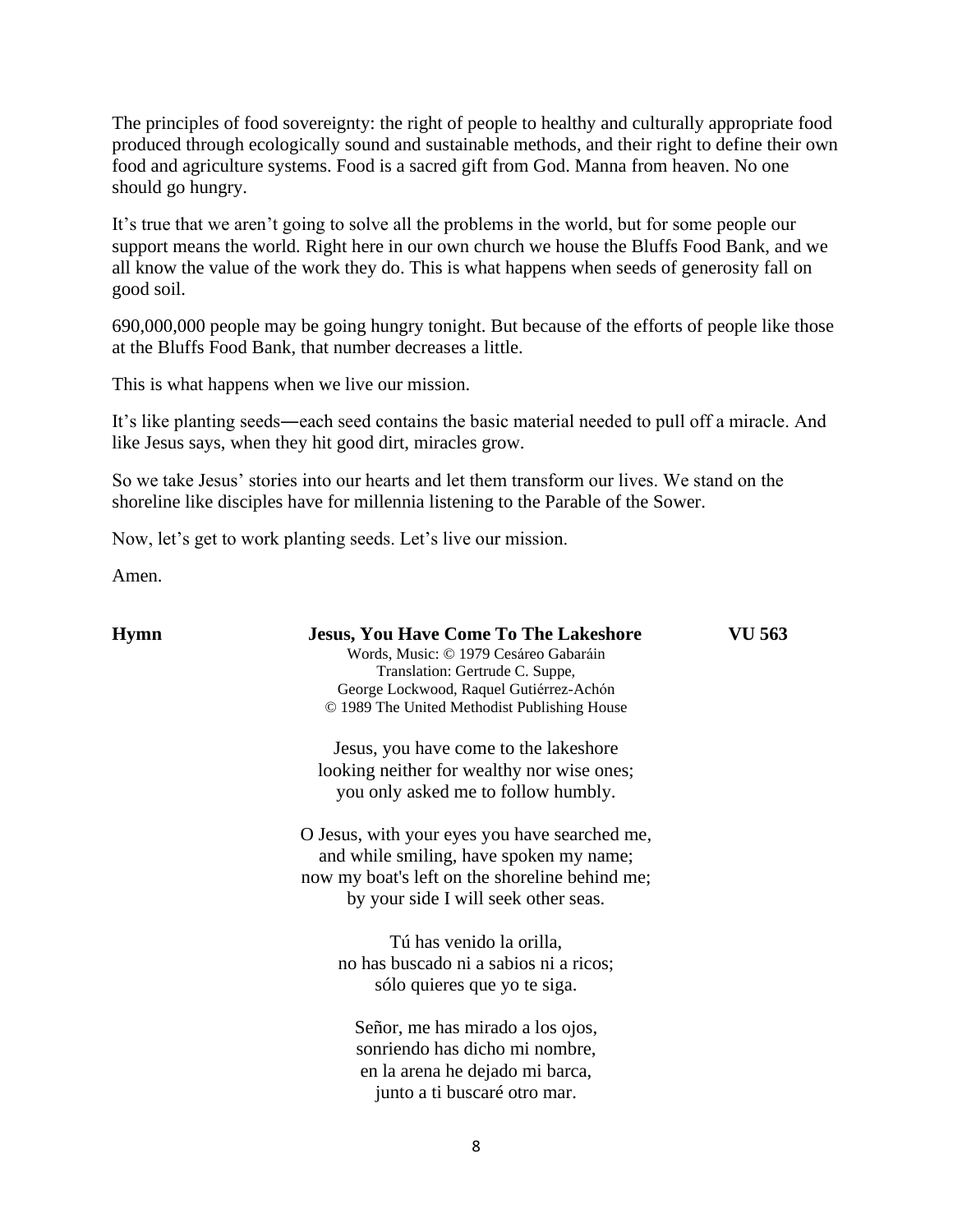You need my hands, full of caring through my labours to give others rest, and constant love that keeps on loving.

O Jesus, with your eyes you have searched me, and while smiling, have spoken my name; now my boat's left on the shoreline behind me; by your side I will seek other seas.

> Tú sabes bien lo que tengo; en mi barca no hay oro ni espadas, Tan sólo redes y mi trabajo.

Señor, me has mirado a los ojos, sonriendo has dicho mi nombre, en la arena he dejado mi barca, junto a ti buscaré otro mar.

### WE RESPOND TO GOD'S WORD

### **Offering our Gifts**

With God's help, our offering makes a difference in peoples' lives every day. Let us give generously as we worship God through the sharing of our time, skills, and offerings. We offer our gifts in response to God's call to care. We offer them with gratitude and love, trusting that they will help feed bodies, minds, and hearts.

## **HYMN Worldwide Community of Grace**

Words: Paul Chappel Music: Lasst Uns Erfreuen

Worldwide community of grace God's children in the earthly place Singing praises, Alleluia! This is where differences dissolve And ancient arguments resolve In communion, we are gathered On a journey we're together Alleluia!

Peace, peace that great eternal goal Peace, peace by which we are made whole Living, breathing, Alleluias! Loving our neighbours is Christ's call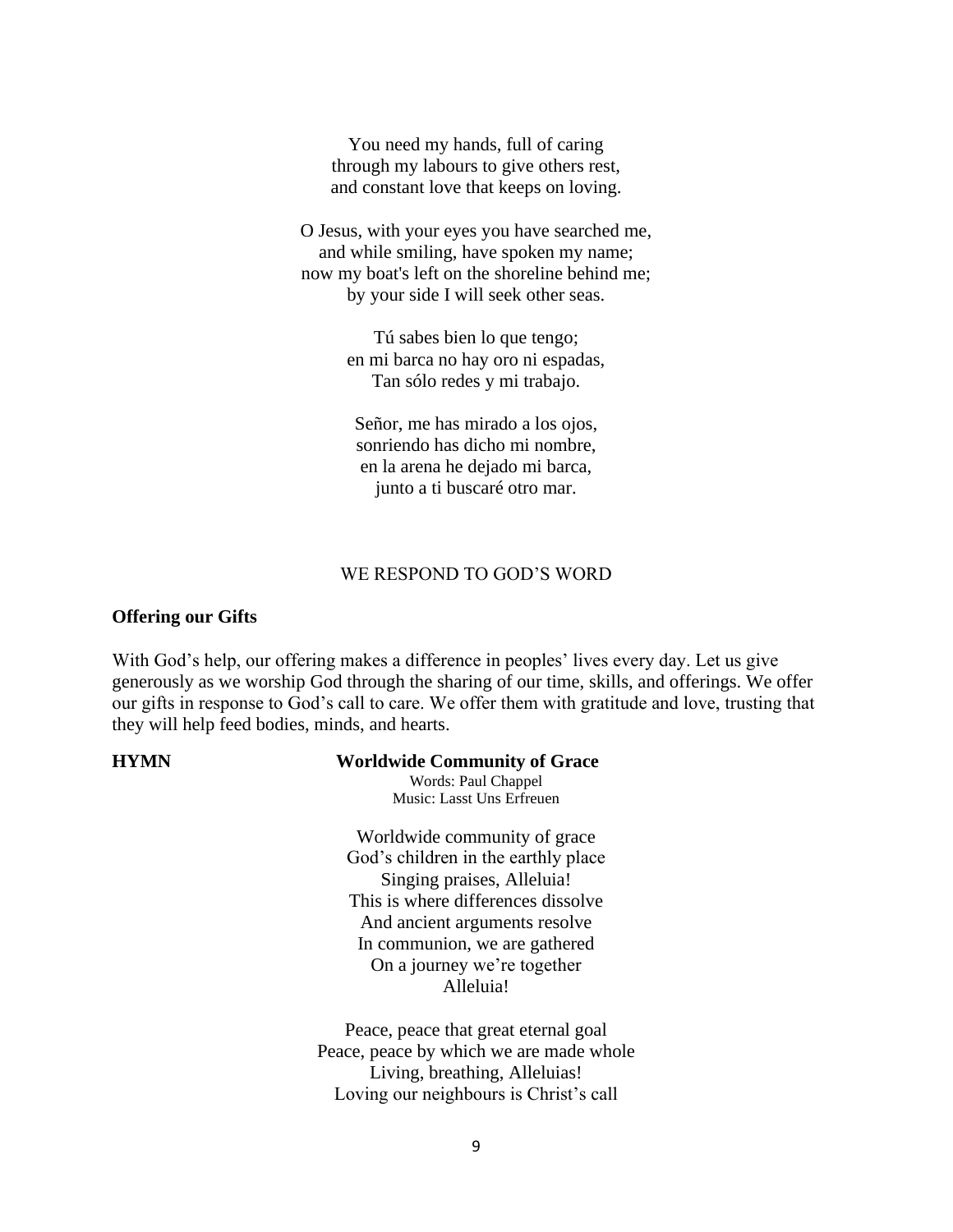Living with love requires all Prayers we offer, seeking guidance Breathing deeply of God's goodness Alleluia!

God is our shepherd and our strength God guides along our journey's length Every breath sings, Alleluia! Christ greets us in the garden still New life blooms forth by God's own will Resurrection flows forever So our praising blossoms wondrous Alleluias!

# **Prayers of the People:**

Creator God,

On this World Food Day, we ask that you may:

Bless farmers, fishers, gatherers, migrant workers…all agricultural workers here in Canada and around the world.

Bless those who transport, distribute, and prepare our food.

Bless those pouring their heart and soul into fostering and protecting clean water, healthy soil, and biodiversity.

Bless those who challenge the systems that treat food as a commodity rather than a sacred right. Bless those working hard to understand where their food comes from and to have a healthy relationship with it.

Bless those who share what they can, so fewer will go hungry.

Bless the breakfast programs, community kitchens and shared gardens that we have in this city and elsewhere.

Bless the Bluffs Food Bank and the vitally important work it does right here in our own neighbourhood.

Bless our home kitchens, our tables, and all who gather around them.

Bless us as we bow our heads in thanksgiving for your abundant grace.

Bless us now as we pray in the way of Jesus, saying,



*Our Father, who art in heaven, hallowed be thy name; thy kingdom come; thy will be done; on earth as it is in heaven. Give us this day our daily bread. And forgive us our trespasses, as we forgive those who trespass against us. And lead us not into temptation; but deliver us from evil. For thine is the kingdom, the power, and the glory for ever and ever. Amen.*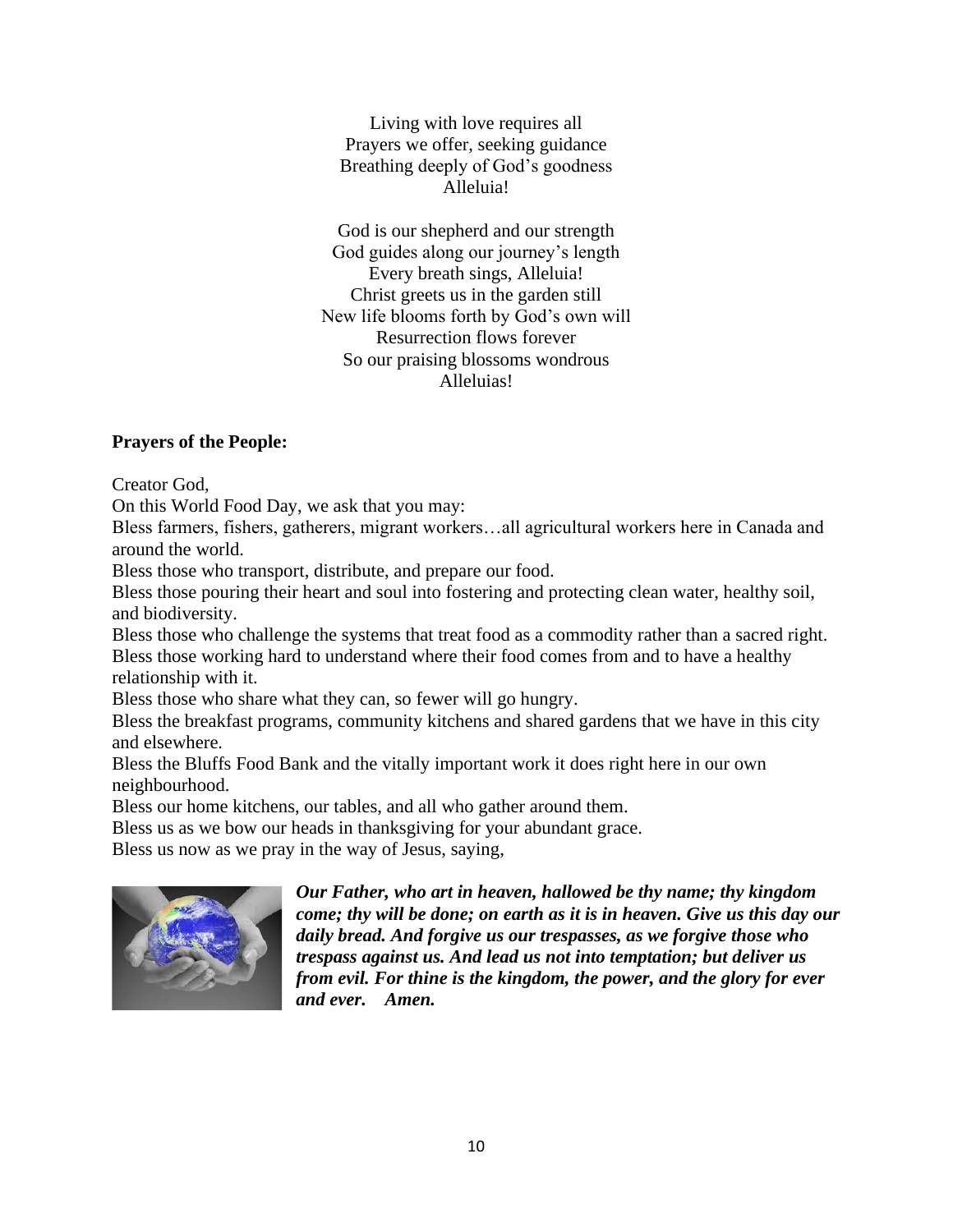## BLESSING AND SENDING FORTH

**Closing Hymn Peace For The Children MV 149** Words & Music: © 1993 Doreen Lankshear-Smith

Peace for the children, peace, peace. Peace for the children we pray. Following the path of One of peace, we work for healing, we work for peace; peace for the children today.

Peace for all people, peace, peace. Peace for all people we pray. Following the path of One of peace, we work for healing, we work for peace; peace for all people today.

Peace in our families, peace, peace. Peace in our families we pray. Following the path of One of peace, we work for healing, we work for peace; Peace for our families today.

Peace for the nations, peace, peace. Peace for the nations we pray. Following the path of One of peace, we work for healing, we work for peace; Peace for the nations today.

> Dona nobis pacem Dona nobis pacem Dona nobis pacem Dona nobis pacem we pray

Peace for all creatures, peace, peace. Peace for all creatures we pray. Following the path of One of peace, we work for healing, we work for peace; Peace for all creatures today.

Peace for our planet, peace, peace.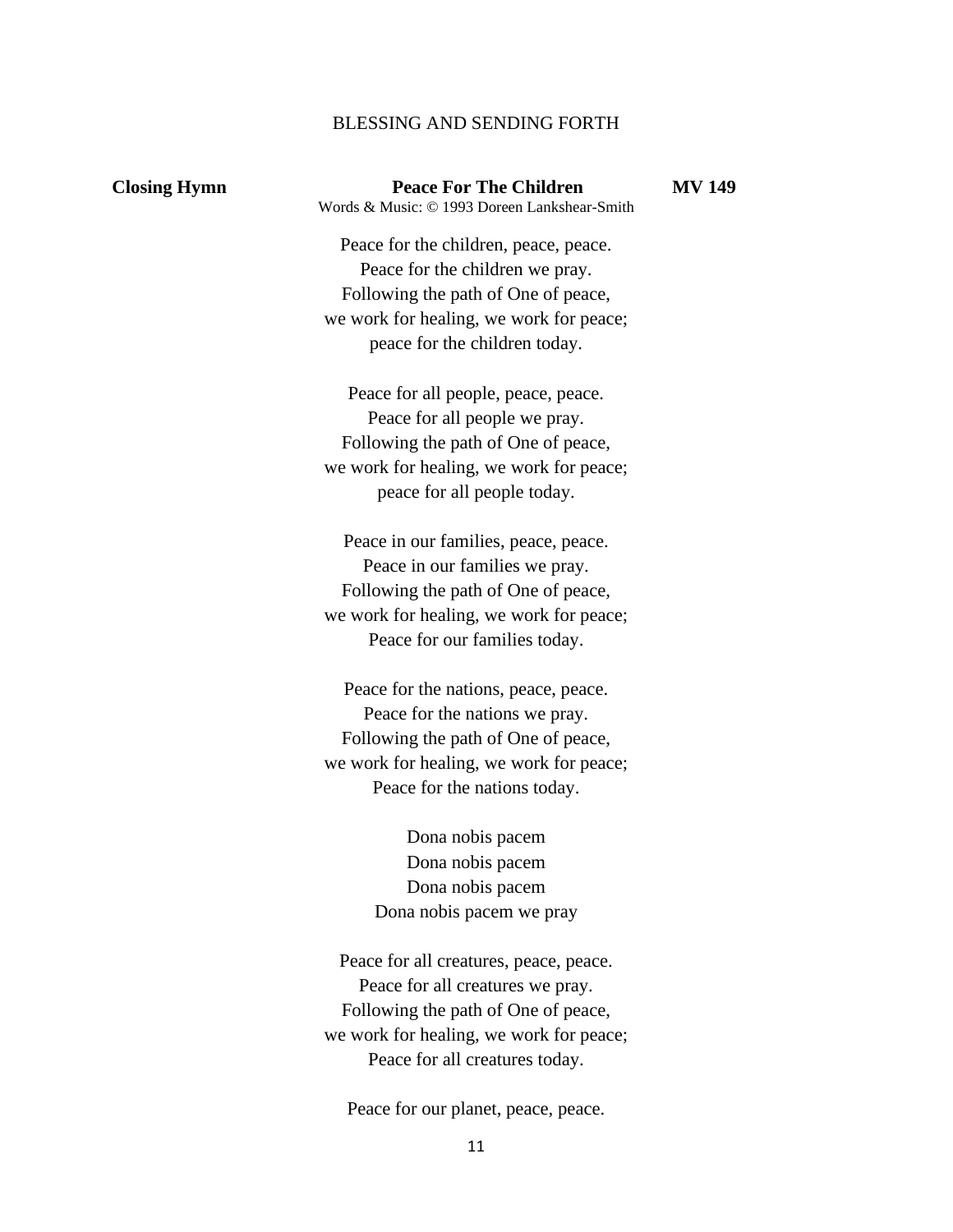Peace for our planet we pray. Following the path of One of peace, we work for healing, we work for peace; Peace for our planet today.

Peace in the cosmos, peace, peace. Peace in the cosmos we pray. Following the path of One of peace, we work for healing, we work for peace; Peace in the cosmos today. We pray for peace.

## **Benediction & Commissioning**

Whether you eat or drink, or whatever you do, do everything for the glory of God.

And may God who is our Creator, and Jesus Christ who is our Redeemer, and the Holy Spirit who is our Sustainer inspire us to live our mission this day and forevermore. Amen.

**Postlude Go Now In Peace** 

Words: Don Besig / Music: Nancy Price © 1988 Harold Flammer Music

Go now in peace. Never be afraid. God will go with you each hour of every day. Go now in faith, steadfast, strong and true. Know He will guide you in all you do. Go now in love, and show you believe. Reach out to others so all the world can see. God will be there watching from above. Go now in peace, in faith, and in love. Amen, Amen, Amen.

Permission to reproduce lyrics and podcast/stream the music in this service obtained under license from One License.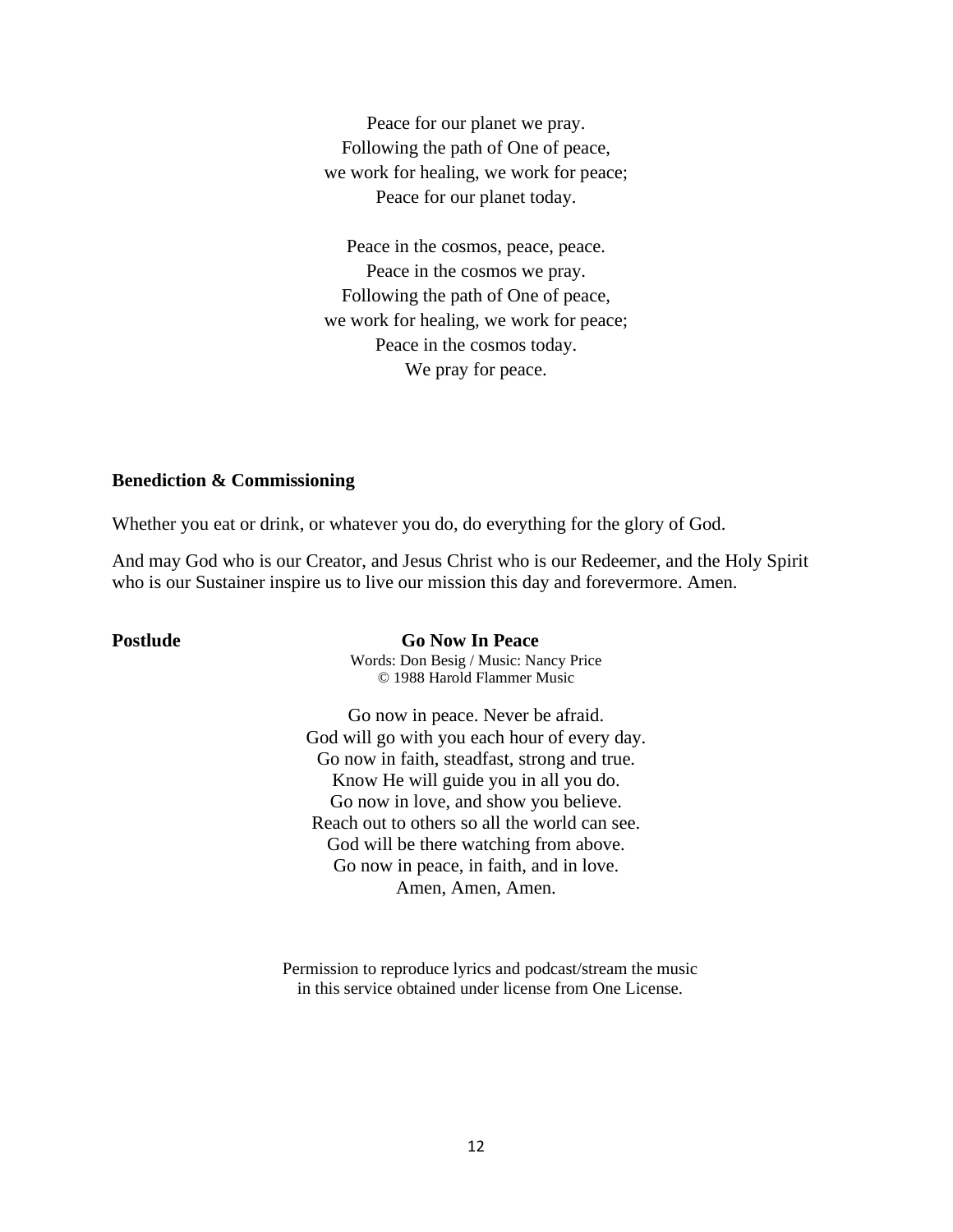# **Other Resources for Today**

# **Lectionary Readings Psalm 136 (VU 857)**

Introduction: Jewish friends refer to Psalm 136 as "the Great Hallel," and it is traditionally recited during the Passover meal. It speaks of God as the creative power that redeems and sustains us, not only delivering us in difficult times but also blessing us with food and life. For centuries, it has been adapted into forms of grace spoken before meals. Let's sing with gratitude.

 $<sup>1</sup>$  Give thanks to the LORD, for he is good.</sup> *His love endures forever.* <sup>2</sup> Give thanks to the God of gods. *His love endures forever.*  $3$  Give thanks to the Lord of lords: *His love endures forever.*

 $4$  to him who alone does great wonders, *His love endures forever.* <sup>5</sup> who by his understanding made the heavens, *His love endures forever.*  $<sup>6</sup>$  who spread out the earth upon the waters,</sup> *His love endures forever.*  $<sup>7</sup>$  who made the great lights—</sup> *His love endures forever.* <sup>8</sup> the sun to govern the day, *His love endures forever.* <sup>9</sup> the moon and stars to govern the night; *His love endures forever.*

 $10$  to him who struck down the firstborn of Egypt *His love endures forever.* <sup>11</sup> and brought Israel out from among them *His love endures forever.* <sup>12</sup> with a mighty hand and outstretched arm; *His love endures forever.*

 $13$  to him who divided the Red Sea<sup>[\[a\]](https://www.biblegateway.com/passage/?search=Psalm+136&version=NIV#fen-NIV-16210a)</sup> asunder *His love endures forever.* <sup>14</sup> and brought Israel through the midst of it, *His love endures forever.*